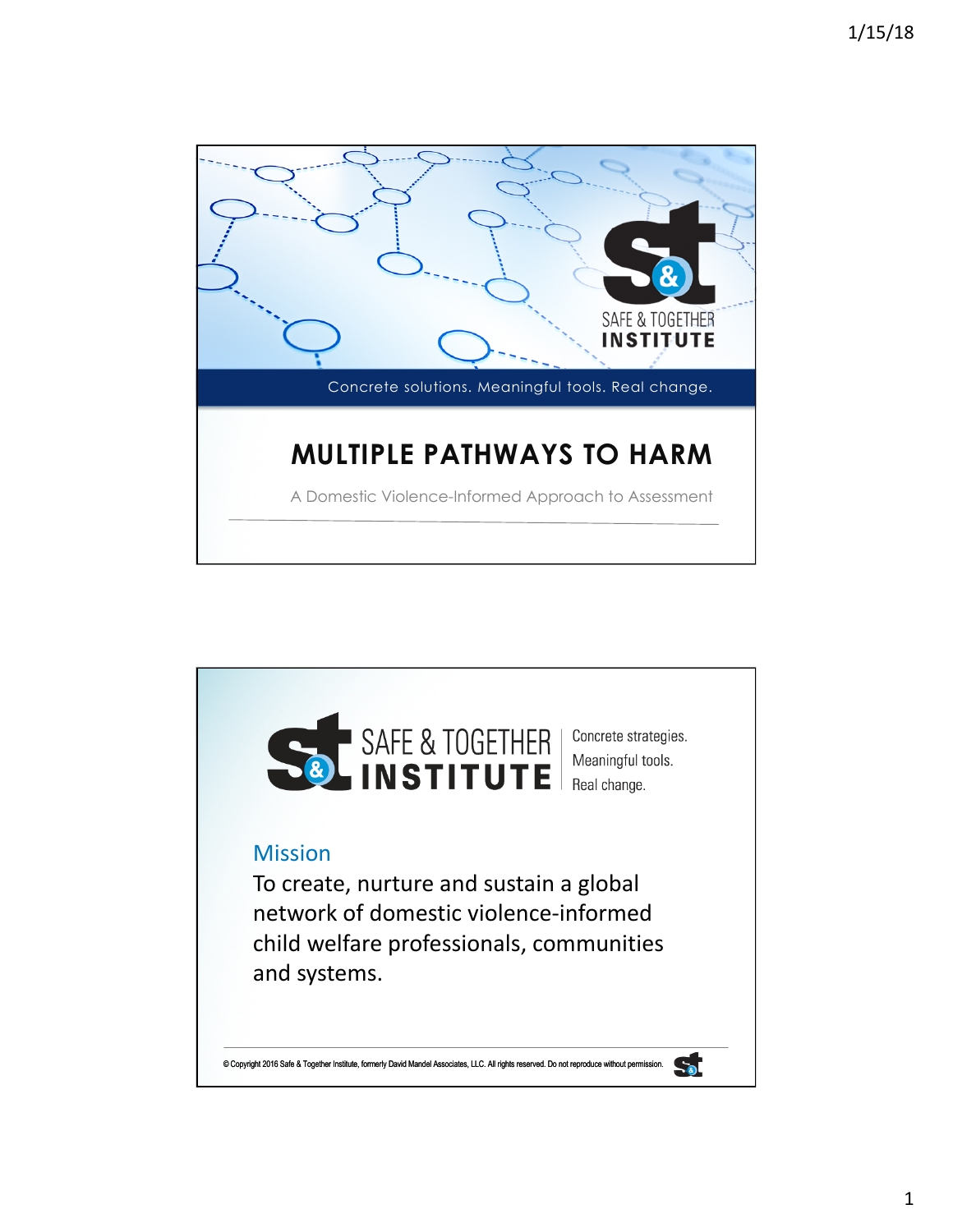

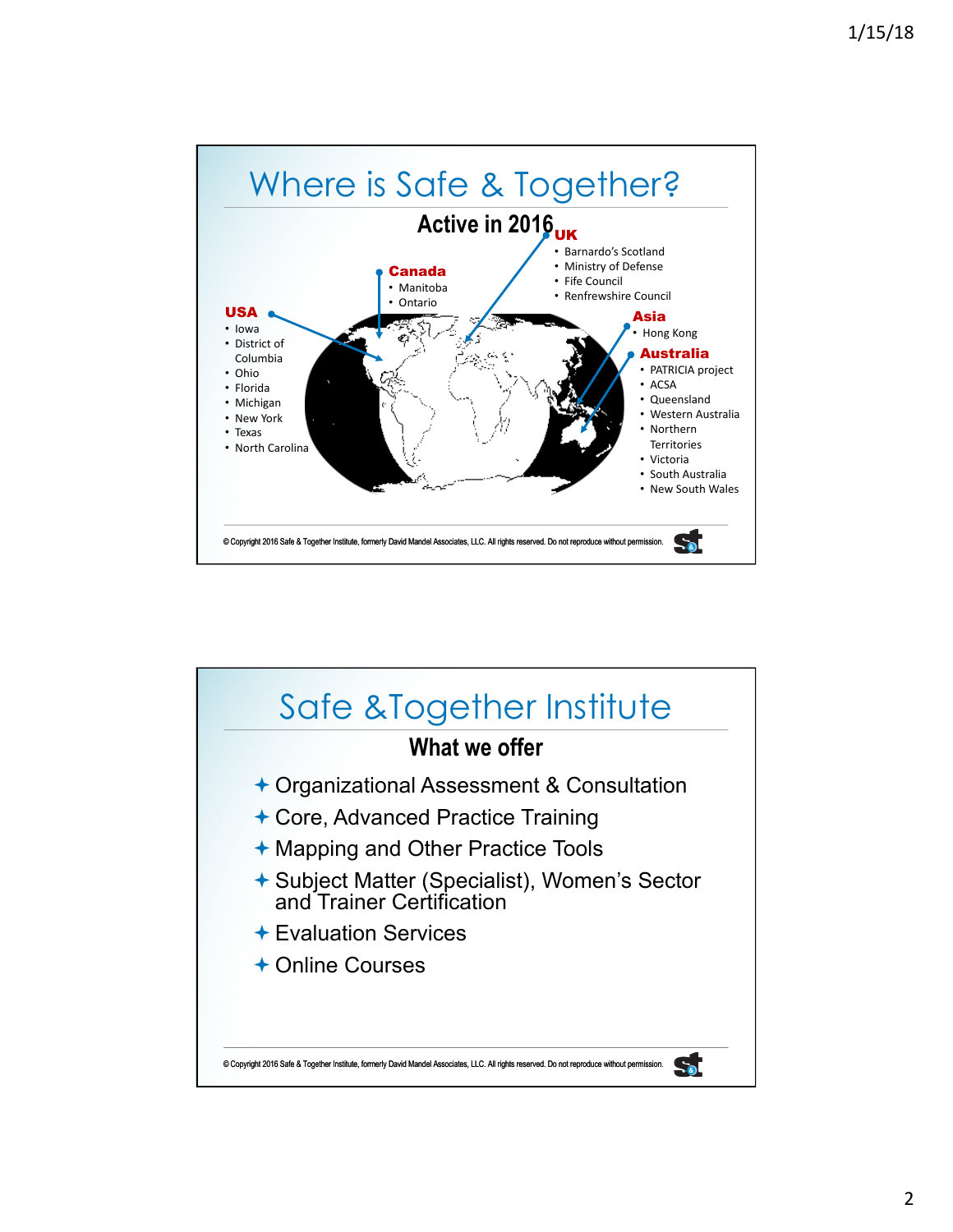

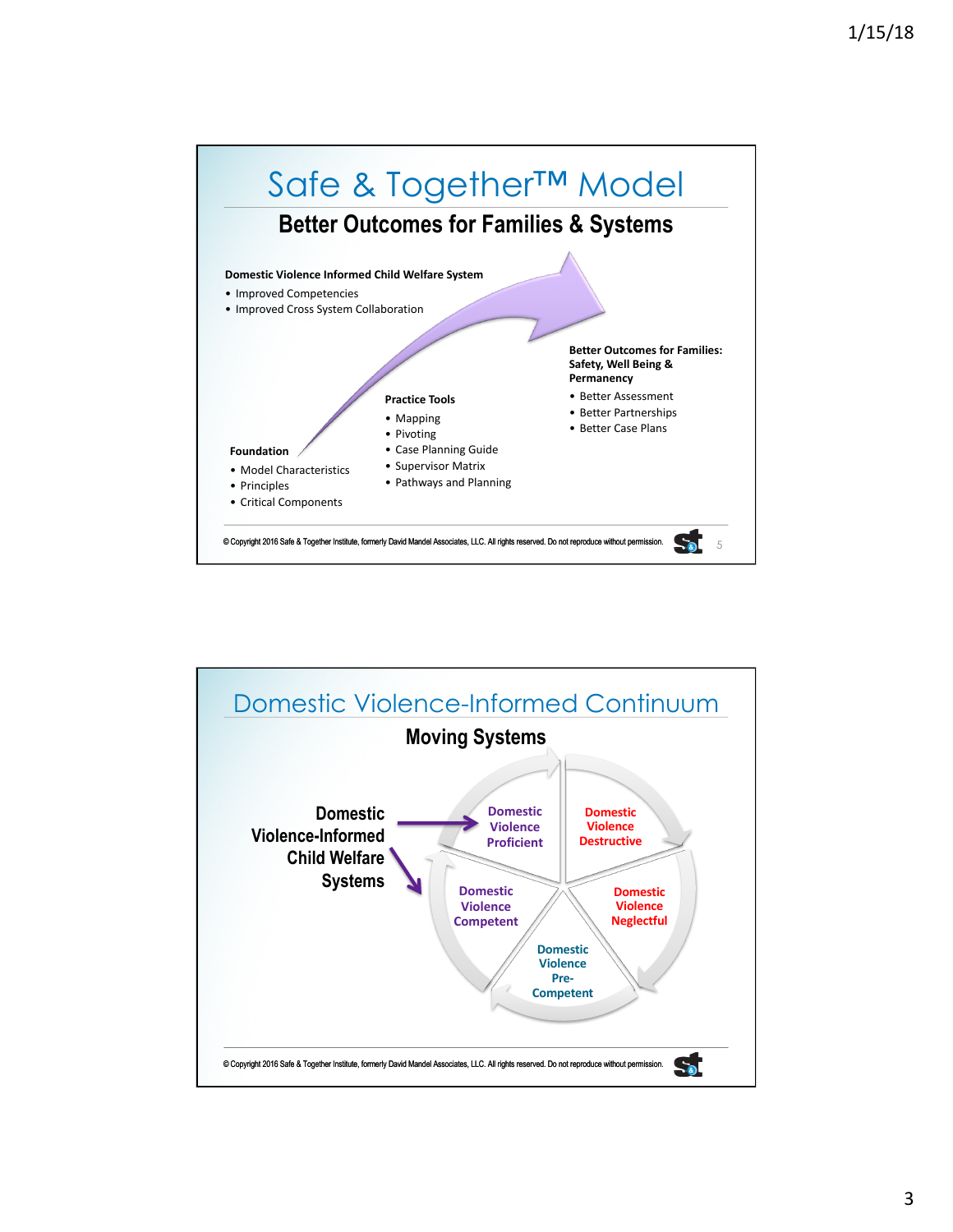

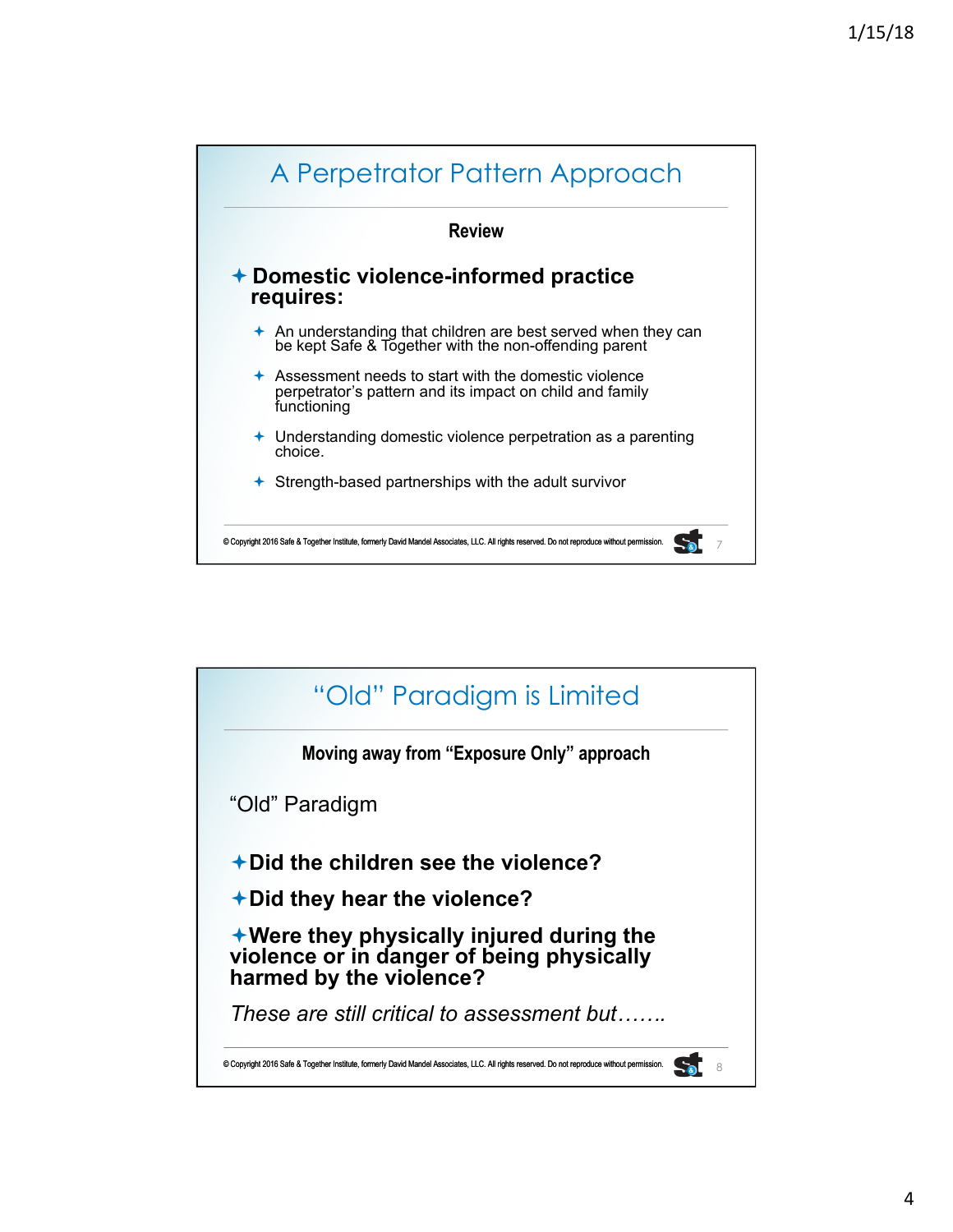

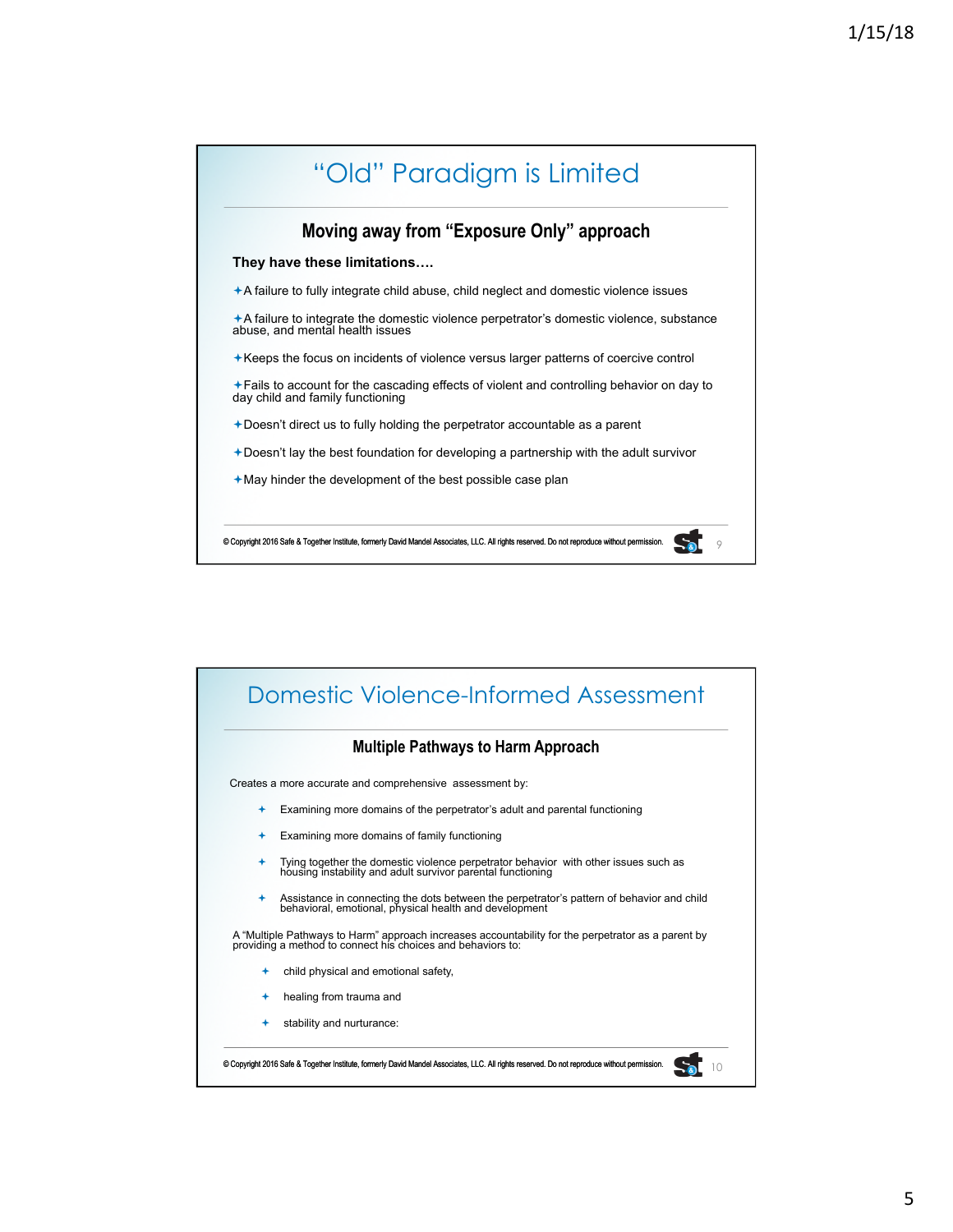

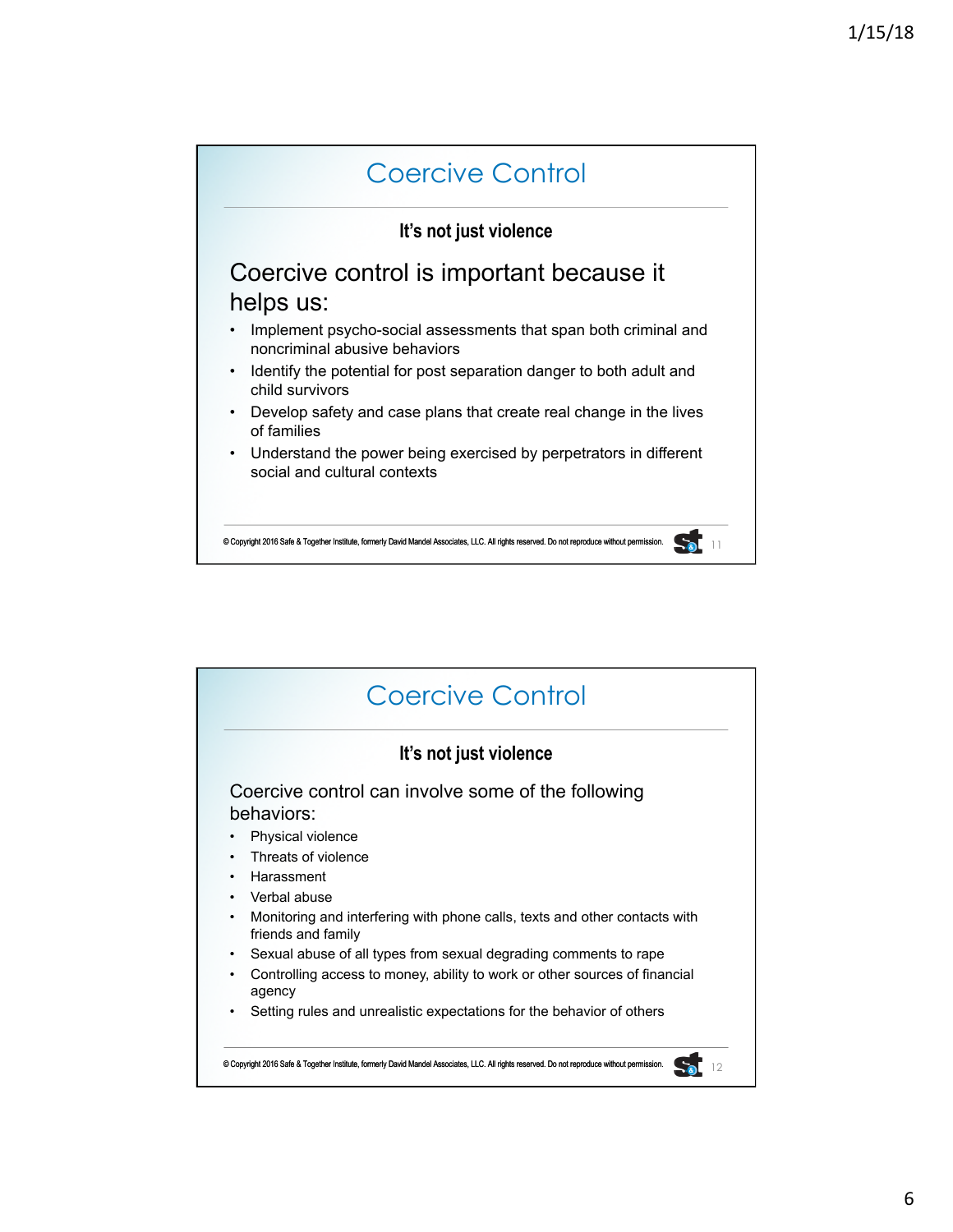## Negative Effects on Child

*What are the negative effects of the domestic violence perpetrator's behavior pattern\* on child and family functioning?* 

## **\*Coercive control and actions taken to harm the child**

*(1st, 2nd and 4th critical components)*

 $\overline{20}$  13

© Copyright 2016 Safe & Together Institute, formerly David Mandel Associates, LLC. All rights reserved. Do not repro

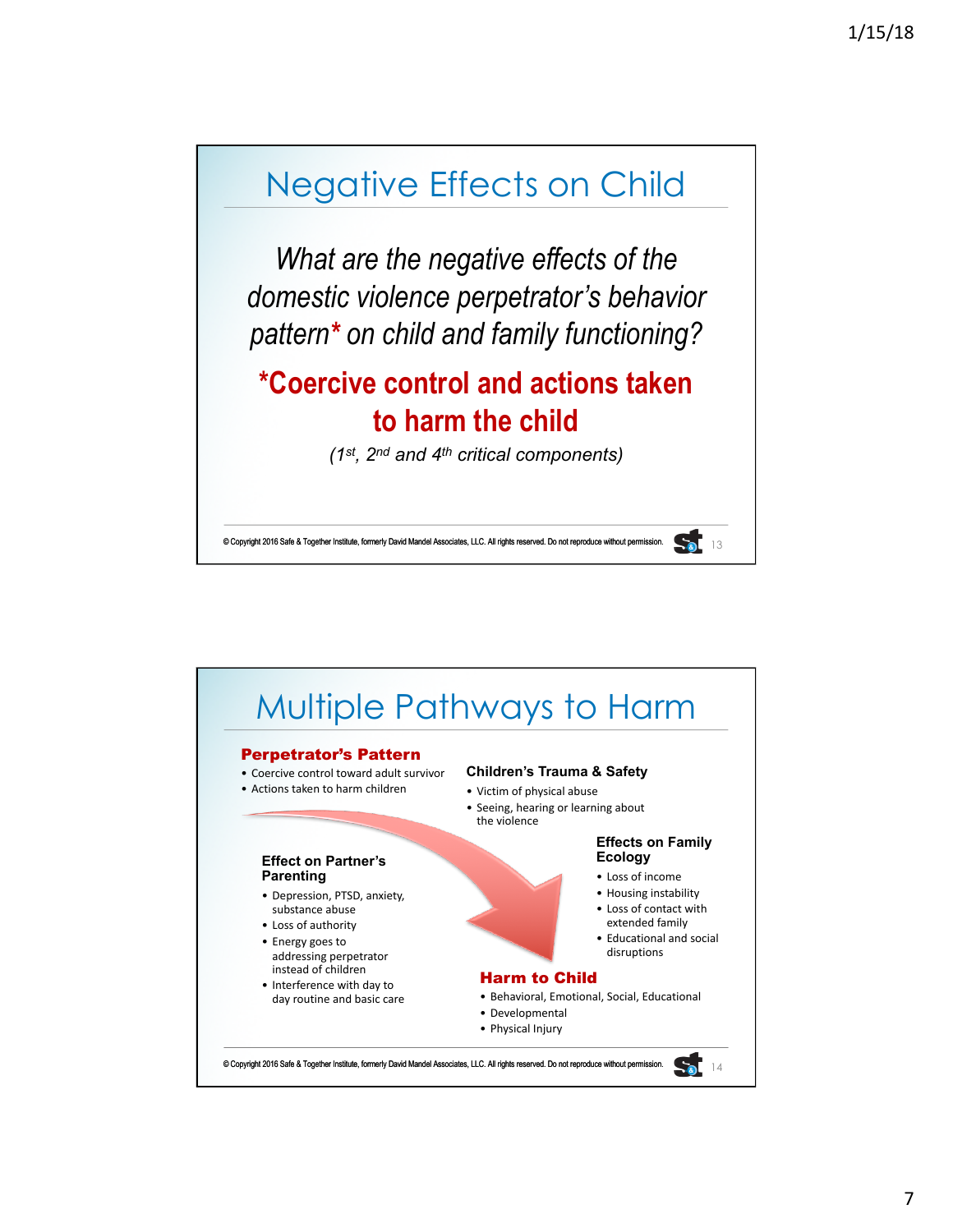## **Interventions**

*What are we doing to intervene with him to improve child and family functioning\*?*

> **\*Safety healing from trauma stability nurturance**

© Copyright 2016 Safe & Together Institute, formerly David Mandel Associates, LLC. All rights reserved. Do not reproduce without permission. 15